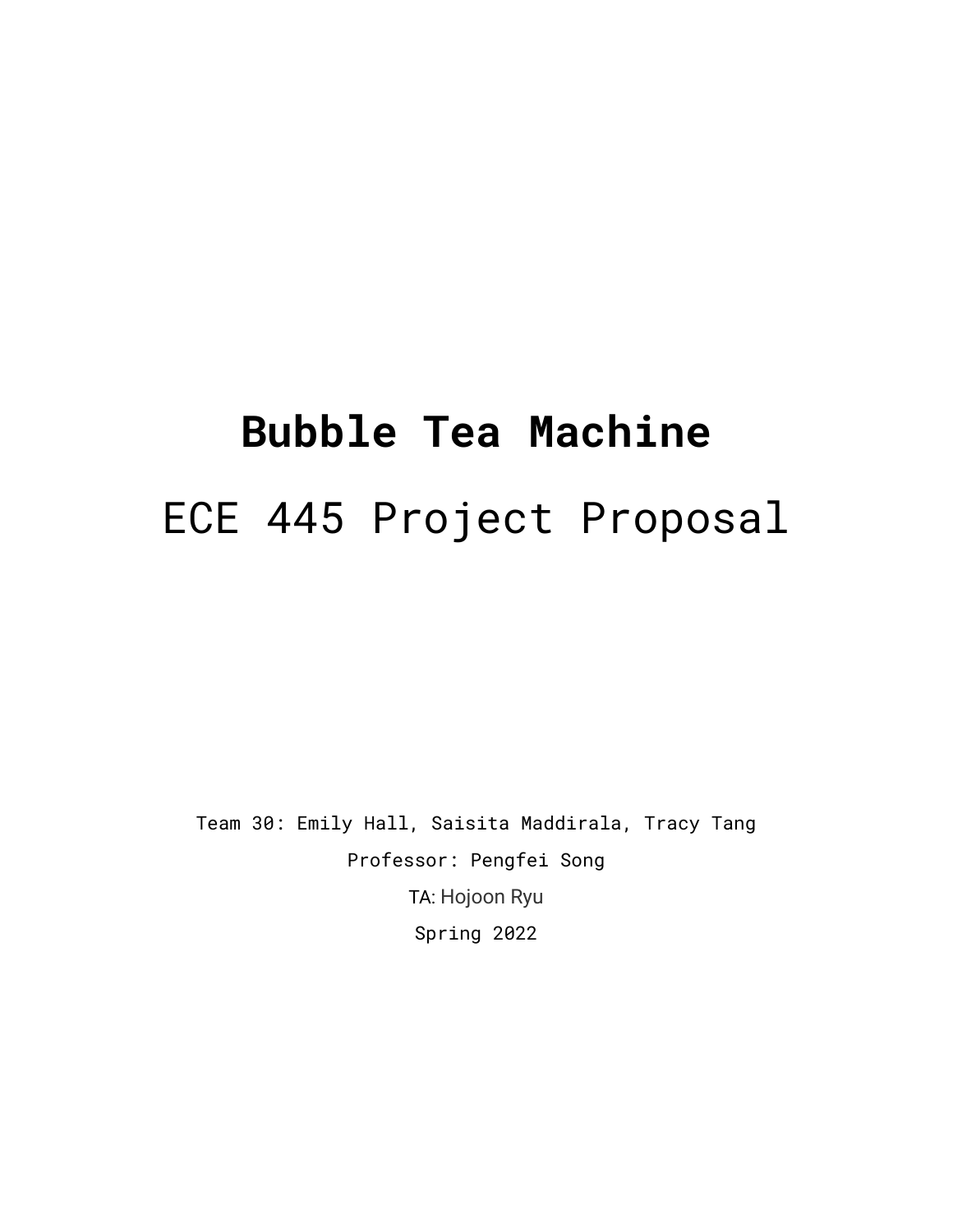# **1. Introduction**

# **1.1 Problem**

Bubble tea shops are immensely popular on the UIUC campus. While incredibly tasty to drink, they are not cheap. As the bubble tea fad grows, so does the price of a well-made drink. A person can expect to spend about \$6 for their drink. If bought as an infrequent luxury, this price is reasonable. However, many UIUC students purchase bubble tea often. If cheaper high quality bubble tea could be sold, most UIUC students would eagerly buy it all the time.

In order to lower the price, without impacting the drink's quality, we would like to automate bubble tea preparation. The quality of the ingredients could remain the same.

## **1.2 Solution**

Our team proposes a Bubble Tea Vending Machine. To use this machine, a person will place a cup under the drink dispenser. The vending machine will have straws, lids, and cups sitting next to it. The user will interface with the machine via a button board that will be on the outside of the machine. The board will have buttons for selecting the size and flavor of the drink. After making all their selections, the user will press start.

The machine will have large reservoirs for milk, tea, syrup and boba. The boba will be stored in a simple syrup in order to preserve the texture. The machine will only make a drink if there is a cup present. The presence of the cup will be recognized with a load sensor. To dispense the liquids, it will use peristaltic pumps. Based on the size selection, it will dispense differing amounts of tea, milk, and boba. The boba will be dispensed first to prevent splashing then, the liquids will be dispensed. The boba will be controlled by a moving plate. The base of the boba reservoir will have a large opening that is closed by a flat circular plate. The plate will have a hole in it. We will use a motor to spin the plate. When the boba needs to be dispensed the plate will spill so that the hole is aligned with the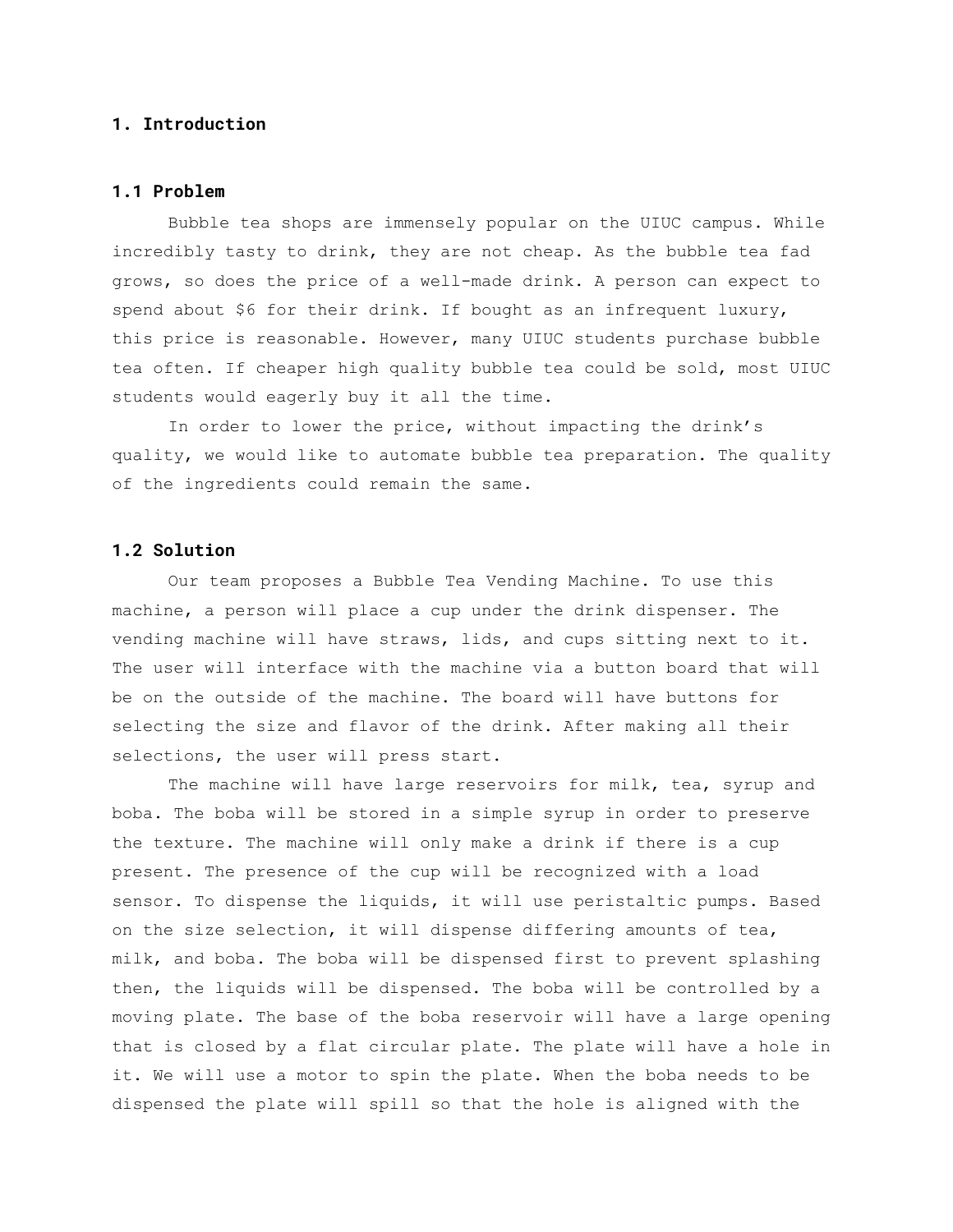bottom of the reservoir. Once the appropriate amount of boba is in the cup, the plate will spin again so that the reservoir is closed.

# **1.3 Visual Aid**



# **1.4 High-Level Requirements List**

- The device must provide the user with many combinations of size and ingredients. We will have two flavor options, three size options (12 oz, 16 oz, and 18 oz), and an option for no boba. Each combination will be allowed, giving the user 16 possible drink options.
- The device must be able to dispense pre-calculated amounts of liquid and boba into the cup. Each size will consist of 15% boba, 40% milk, 40% tea, and 5% syrup.
- The device must start/cancel under the appropriate conditions. It should start only when a cup is present and if the "start" button is pressed. The machine should stop the order if the "cancel" button is pressed.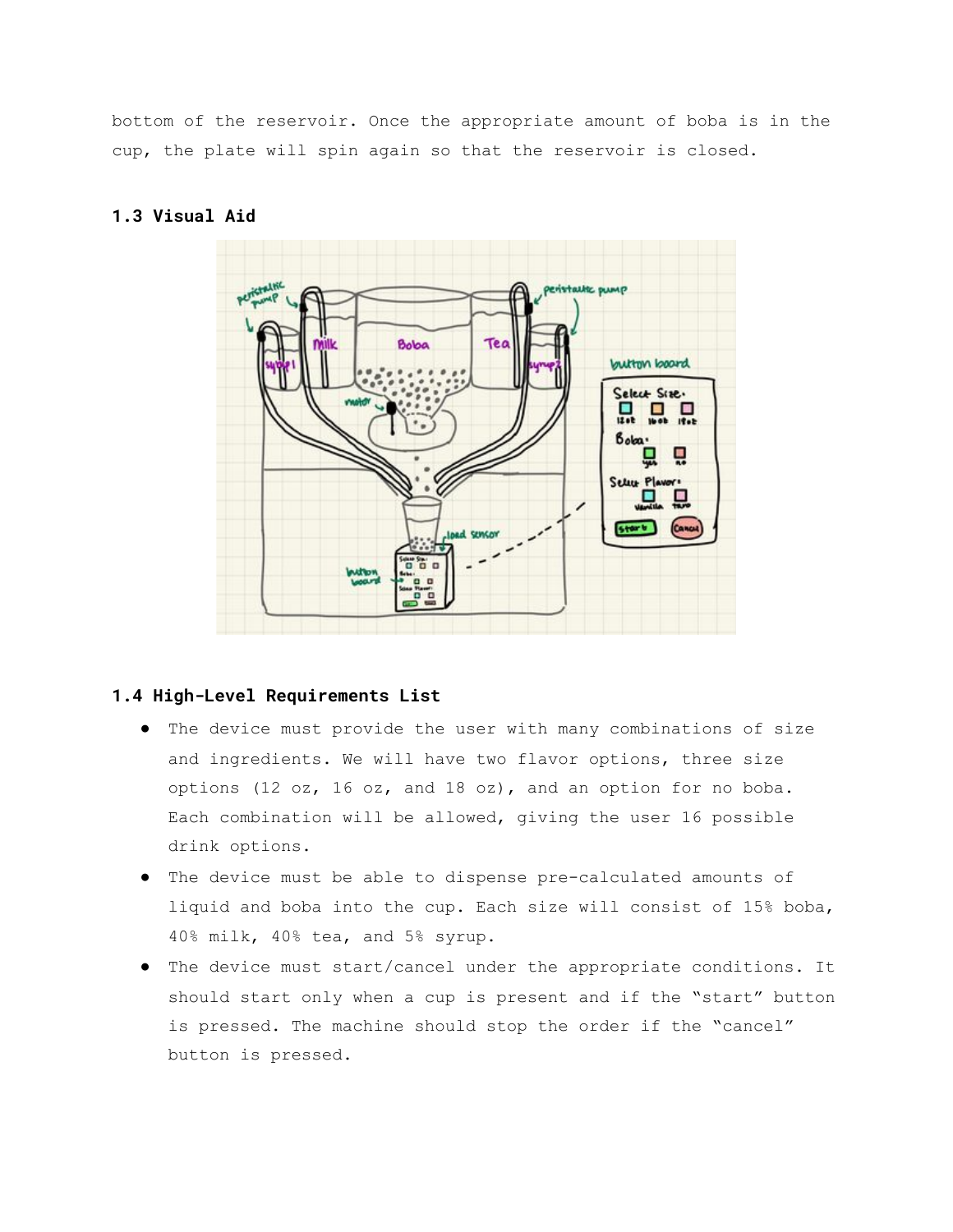# **2. Design**

# **2.1 Block Diagram**



# **2.2 Subsystem Overview**

#### 2.2.1 Power System

The power supply will provide power to the whole system. This includes the PCB, the pumps/valves, and the load sensor for the cup. The voltage will need to be initially stepped down from 120 V to a more manageable voltage of 12 V. We know that the motor, the most powerful component, will need 12 V to function with reliable strength. We will then step this down for the other components.

# 2.2.2 Button Pad

The button pad will serve as the user interface for our device. The user will make their selections and these will be communicated to the PCB.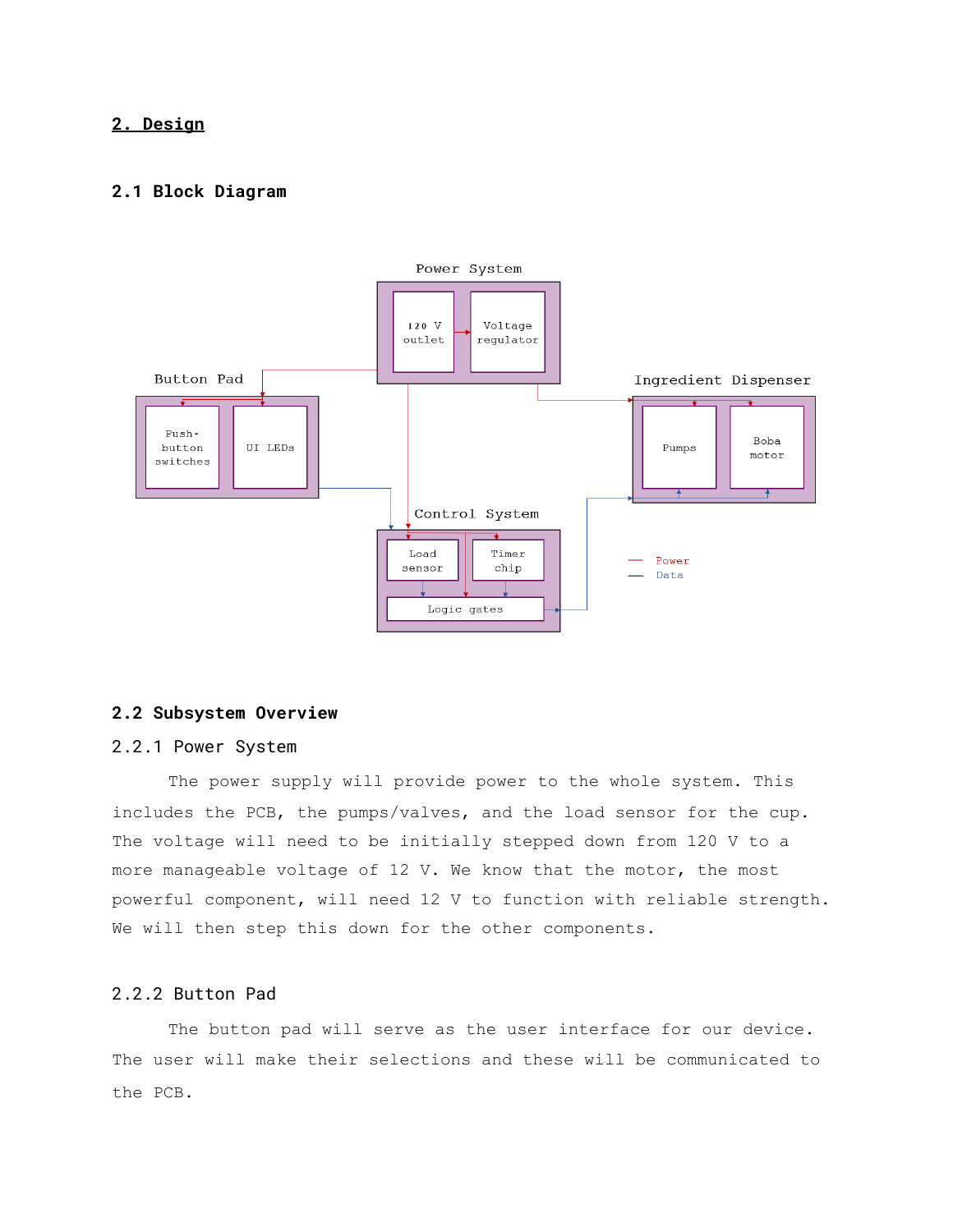#### 2.2.3 Control System

The PCB control system will receive input from the button pad about drink selections. It contains the control logic to decide the appropriate pumps to pump or valve to open (logic gate) and when to stop/close them (timer chip).

The PCB will also receive input from the load sensor that will indicate whether or not a cup is present along with its weight. If the user presses start without a cup placed, the drink request will be rejected, and the PCB will communicate with the button board to display an error code (a red LED) indicating that the cup is missing. If the PCB receives input that validates the presence of a cup, it will proceed to make the drink.

#### 2.2.4 Boba/Liquid Dispenser

There are four liquids (milk, tea, and two syrups) that will each need a pump, which makes a total of four pumps. We have one boba reservoir, which will utilize a valve for release. Each valve will receive input from the PCB to decide when they should open and close.

#### **2.3 Subsystem Requirements**:

#### 2.3.1 Power Supply:

The power supply provides power to each of the subsystems. It will be plugged into the wall outlet and will convert voltage to the required amount for each subsystem. The power supply should be able to safely provide upto 12V and upto 500 mA to the entire system. A voltage regulator will provide the 5 volts that is required for most chips.

Requirement: Must be able to supply upto 12 V and 500 mA to the machine.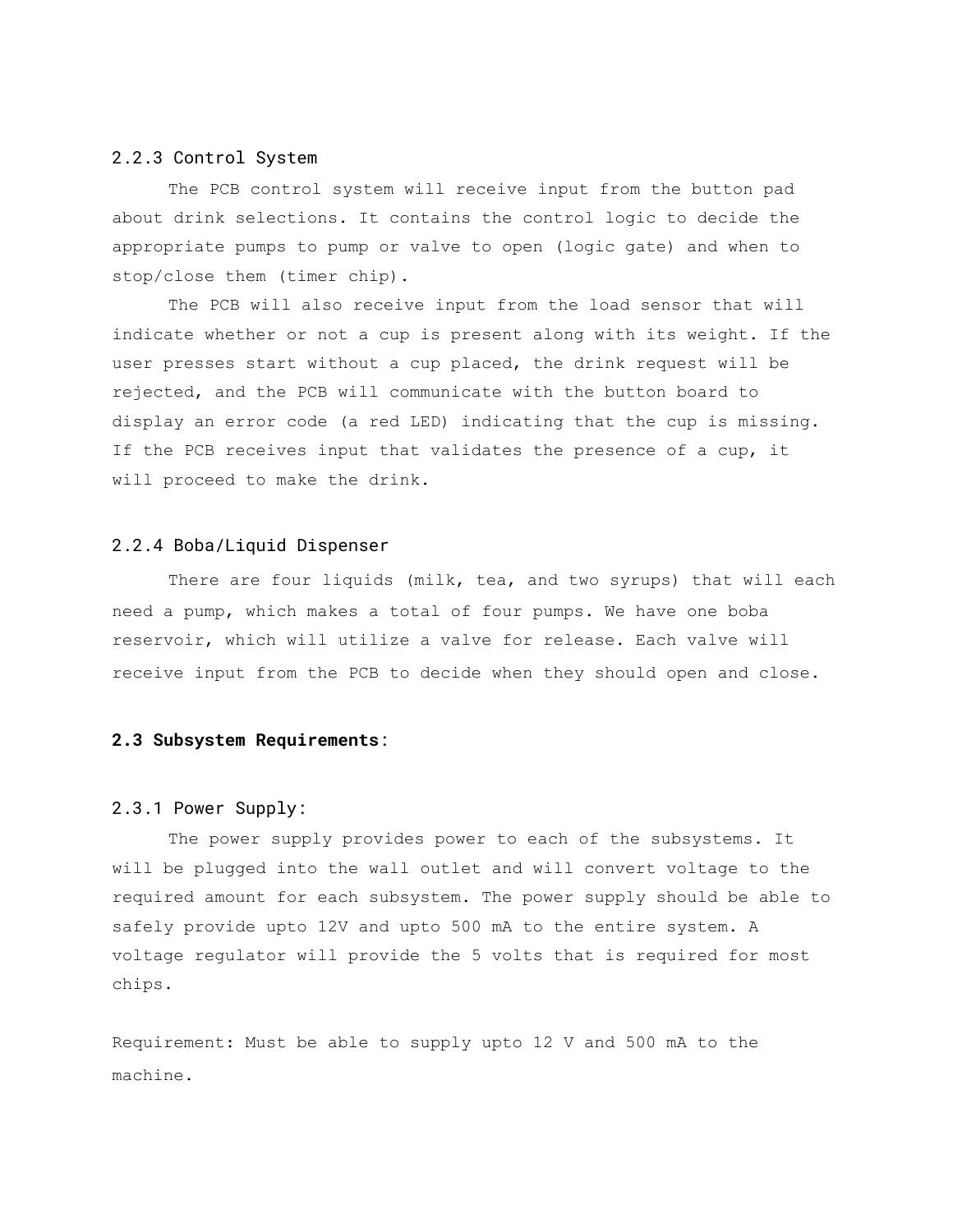#### 2.3.2 Button Pad:

The button pad will be made up of 9 push-button switches for the 9 drink options (3 size options, 2 syrup options, Y/N option for Boba, Start, Cancel) available to the user. The data from these buttons will be sent to the control system (PCB) so that the appropriate drink choices can be carried out. Each button requires 12 VDC and up to 50 mA.

#### 2.3.3 Control System:

The PCB will contain all of the control logic for the bubble tea machine. Data from the button pad is received and the appropriate control signals to the motor/pumps are computed via CMOS logic gates. These logic gates require 5V and 16 mA. The control system will also contain a CMOS 555 timer chip that controls the amount of time each pump/motor runs. The amount of time will be preset (with more logic gates) for each size option for the drink. The larger the drink, the longer the pumps/motor are run, resulting in the correct amount of ingredients. The timer chip requires 5V and 10 mA. Additionally, the control logic cannot be carried out until the "start" button is pressed by the user. There is a "cancel" button which the user can press if they want to cancel their order before they press start. This will allow for users to begin again if they make an undesired selection. Once the start button is pressed the cancel button will not impact the production of the current drink. In order for the bubble tea machine to begin making the drink, the cup must be present and the "start" button must be pressed. We will also use a load sensor underneath the cup to detect the amount of boba that falls into the it.

Requirement: Logic gates must start the motor to dispense the boba, wait, and then start the pumps. Requirement: Logic gates must keep the pumps on for different lengths of time depending on the size of the drink, using the timer chip.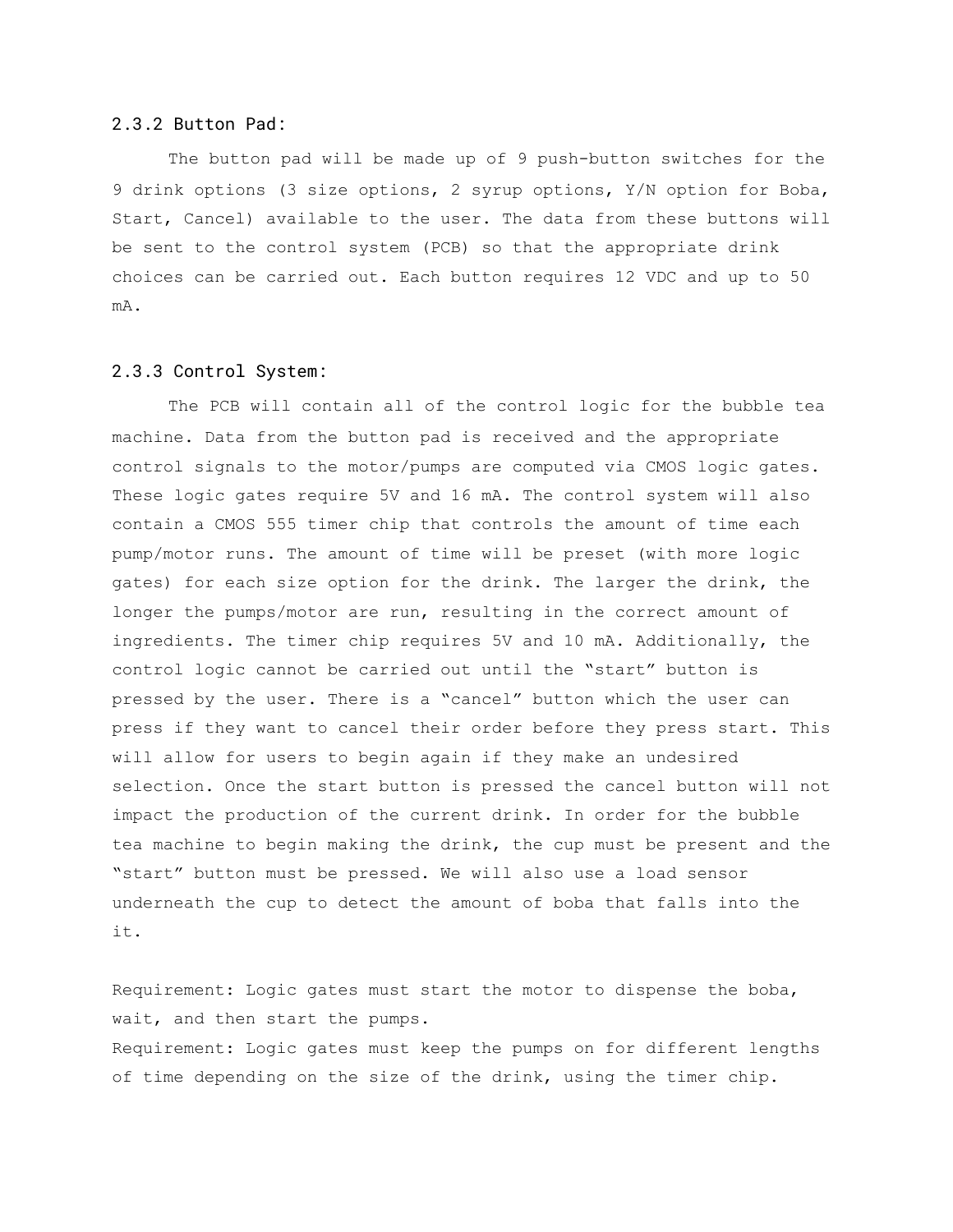Requirement: Bubble tea machine should only start making the drink when a cup is detected and "start" is pressed. Requirement: Bubble Tea Machine should ignore the "cancel" button once "start" has been pressed.

#### 2.3.4 Boba/Liquid Dispenser:

Each reservoir of ingredients (boba, milk, tea, syrup1, syrup2) will be a plastic container. The liquid ingredients require Peristaltic pumps with silicon tubing. A peristaltic pump has 2 tubes, one placed in the reservoir and one placed in the cup. Each pump requires 5V and 500 mA. The boba dispenser will have a funnel like device at the opening. This funnel will be connected to a plate that has a hole cut into it, allowing the boba to escape into the cup. The plate will be attached to a motor that rotates it so that the opening of the plate will be aligned with the funnel area at the appropriate time that the boba must be dispensed into the cup. The motor requires 3V and 160mA. We will also need an extra motor inside the boba container that will aid the boba in falling out and making sure they do not get clogged. This motor will be connected to a flat, butter knife-like device that spins whenever the plate is set to open.

Requirement: Motor for the boba must spin fast enough (precise enough) so that the boba can escape easily without any blockage. Requirement: Motor must stop at the appropriate time so that the opening in the plate and the funnel opening perfectly align. Requirement: Ingredients from the liquid dispenser must be pumped into the cup.

#### **2.4 Tolerance Analysis**

One potential problem we will run into is keeping the texture of the boba consistent (covered with enough syrup) while making sure no excess syrup falls into the cup along with the boba. Our current solution is to have a motor that allows the attached plate to start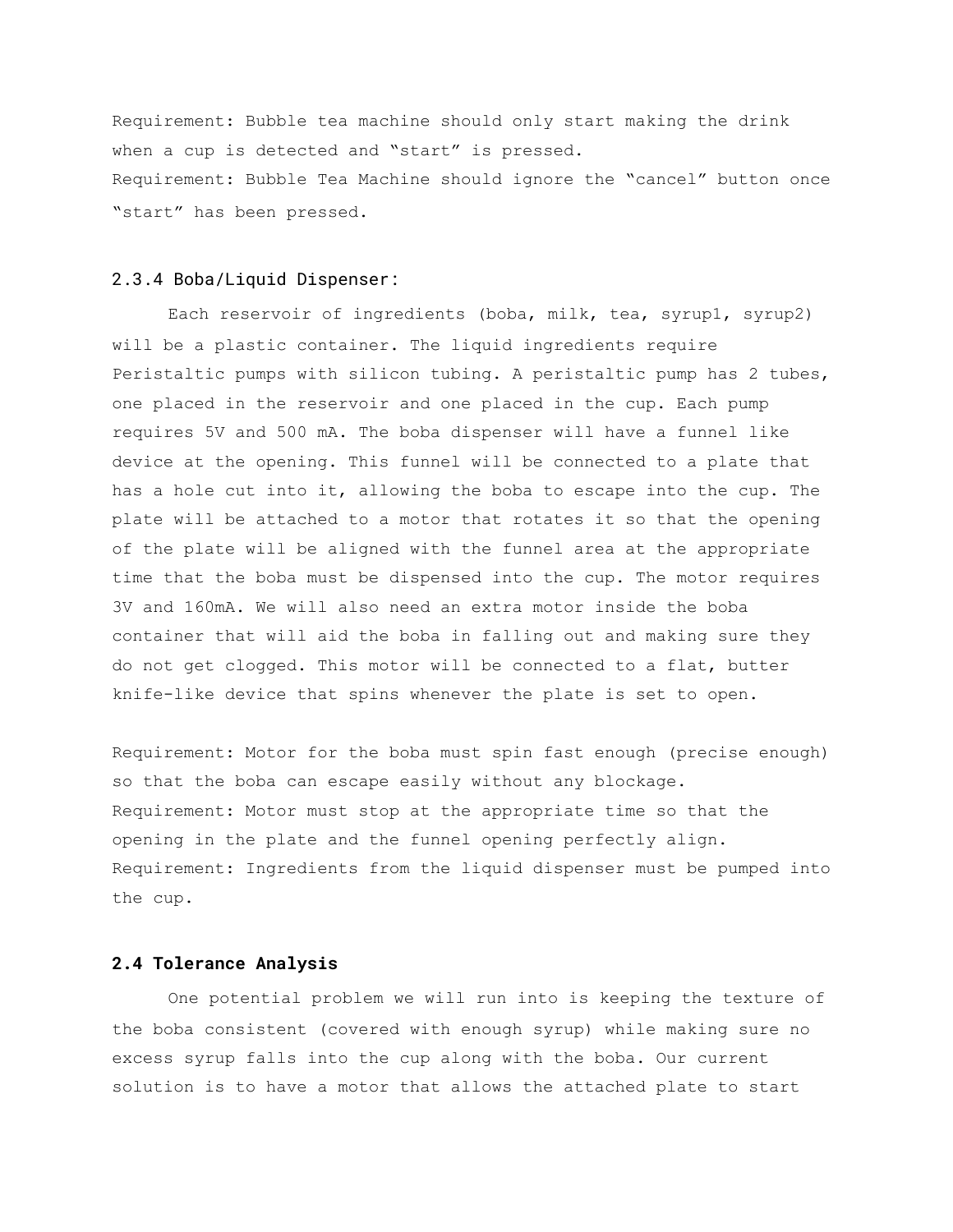and stop fast enough so that excess syrup does not fall out. We ran a manual simulation with a plastic bottle container for the boba dispenser and some cardboard that models the plate with an opening. In this simulation, we tested whether opening and closing the plate against the boba bottle will help the boba fall out and keep the syrup in. This solution works well, however, we found that the plate must be more rigid and pressed tightly against the boba dispenser so that the syrup does not fall out.



# **3. Ethics and Safety**

# 3.1 Food safety

We recognize that any product that touches food will have some safety concerns. IEEE Code of Ethics agrees to "uphold the highest standards of integrity, responsible behavior, and ethical conduct in professional activities." Further, "to hold paramount the safety, health, and welfare of the public". We have taken into consideration the necessity to inform the user of both proper cleaning practices and to ensure that we use food safe components in our design.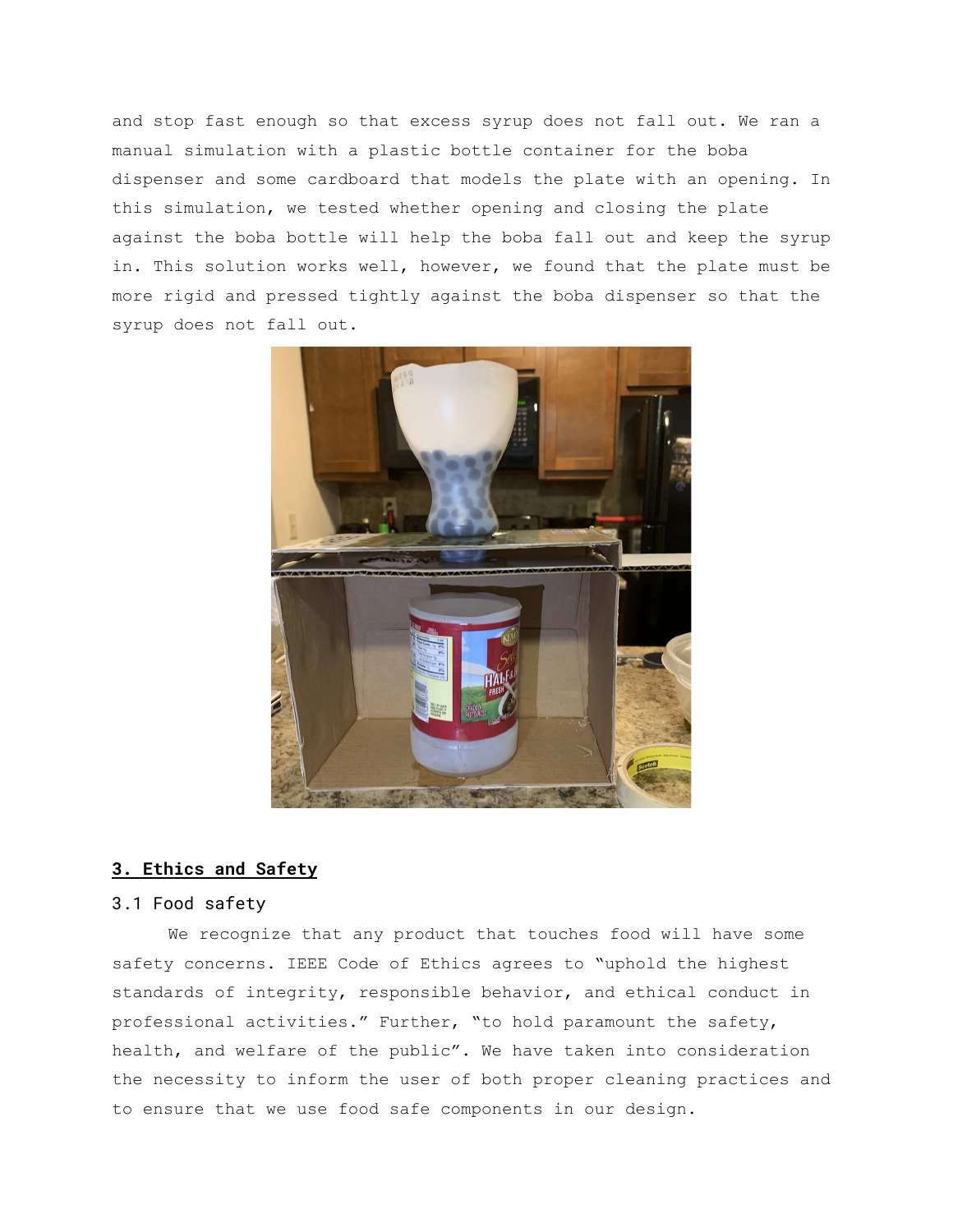# 3.1.1 Cleaning

This device needs to be properly cleaned between uses. Hot water and soap are effective to clean out all the reservoirs. There will be a "cleaning" mode for the device that will run all pumps to be cleared of any residue. For this to work, reservoirs should be filled slightly with hot water and a large cup placed in the cup holder.

# 3.1.2 Food safe components

All components and reservoirs will be entirely food safe. The main concern is the tubing, so we will avoid PVC tubing. There are many alternatives, including silicon tubing.